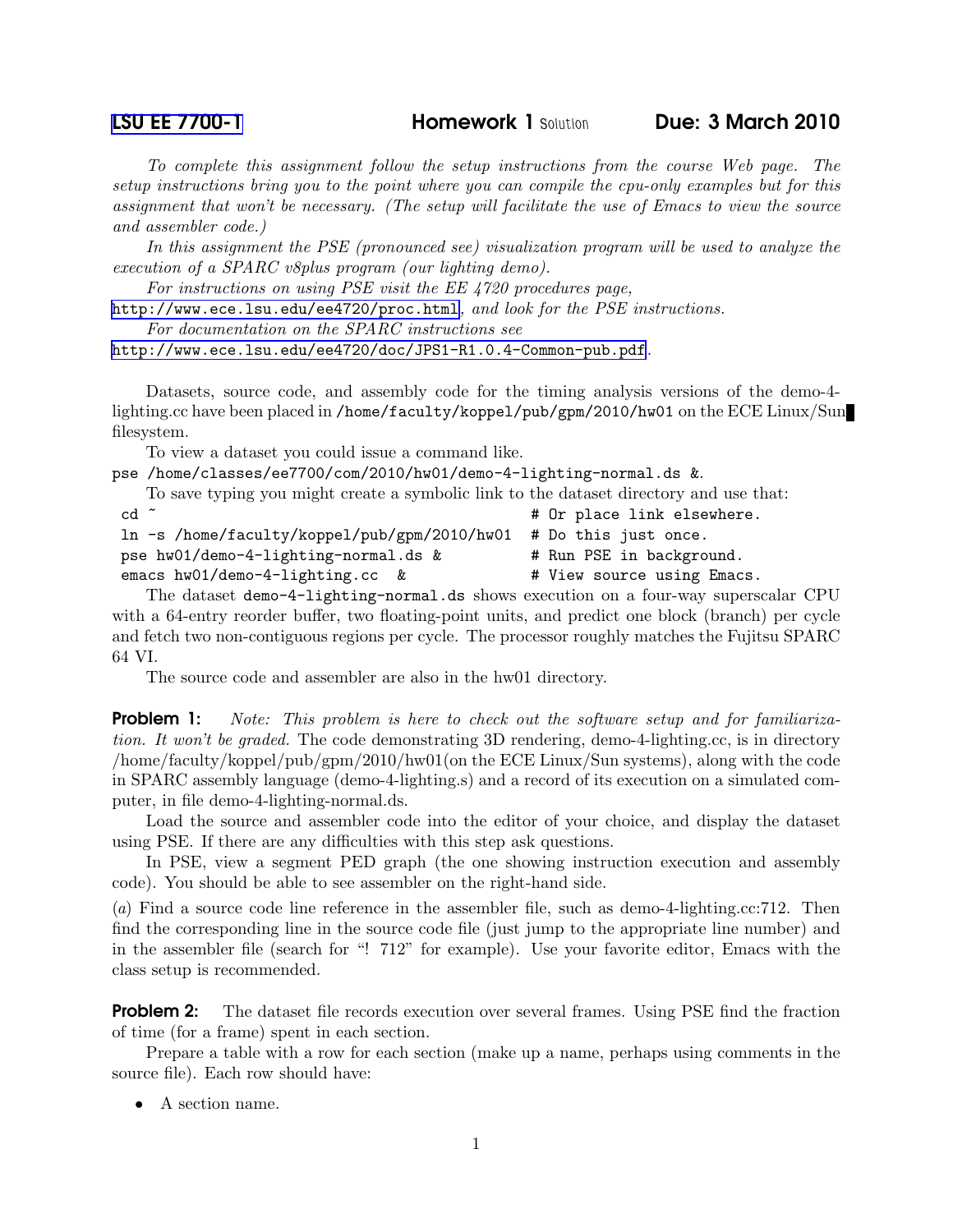- The number of cycles in the section.
- The percentage of time for that frame needed for the section.
- The execution rate during the section (in insn per cycle).
- A quick judgment on why the execution was below the peak (or "at peak" if execution was 4 IPC). Possible reasons are: branch misprediction, cache misses, low local ILP.

*Numbers appear in table below. The numbers under the "Start" columns are in thousands. The table was constructed by looking for stable regions in the PSE overview graph. Placing the mouse cursor over the first segment in a stable region provides the cycle and instruction numbers appearing in the first two columns below (on PSE they appear at the bottom of the window).*

*To identify what was going on in that phase the source line numbers displayed in PSE (upper-right) were used to find the source code in the file demo-4-lighting.cc. Some sections were easy, such as for coordinate transformations. To figure out what the "FB Clear" section was doing one needed to look in the frame buffer simulator code. The rasterize section appeared, based on the changing behavior seen in the PSE overview, to be multiple sections, but the line numbers show the different behaviors are from the same code, that doing rasterization. The differences are due to the projected triangle size and perhaps whether the primitive is obscured.*

*The Pct column shows the percentage of time in that section. The IPC column shows execution rate in IPC.*

|                       | ----Start---- |       | --Duration-- |       |      |                          |
|-----------------------|---------------|-------|--------------|-------|------|--------------------------|
|                       | Cycle         | Insn  | Cycle        | Insn  | Pct  | IPC                      |
| FB Clear              | 14960         | 33242 | 160          | 417   | 2.3  | 2.61                     |
| ZB Clear              | 15120         | 33659 | 180          | 707   | 2.6  | 3.93                     |
| VTX Copy              | 15300         | 34366 | 200          | 752   | 2.9  | $3.76$ (closer to $4.$ ) |
| Coord to eye          | 15500         | 35118 | 220          | 323   | 3.2  | 1.47                     |
| Normal to eye         | 15720         | 35441 | 300          | 274   | 4.3  | 0.91                     |
| Lighting              | 16020         | 35715 | 660          | 649   | 9.5  | 0.98                     |
| Trans to window 16680 |               | 36364 | 240          | 356   | 3.5  | 1.48                     |
| Rasterize             | 16920         | 36720 | 4980         | 12492 | 71.8 | 2.51                     |

## Note: Cycles and insn counts are in thousands.

*None of the sections achieved the peak IPC of 4 that the hardware is capable of. The reasons for following short are described below, these are more detailed than the three reasons given in the assignment, students were not expected to provide this level of detail.*

*Section limiters: FB Clear: Hardware. The hardware is capable of sustaining execution of up to two memory instructions (store in this case) per cycle.*

*ZB Clear: Close to peak. Note that the FB clear and ZB clear sections do almost the same thing, initializing an area of memory to some value. Each writes four characters per pixel (of the frame buffer), and each takes roughly the same amount of time to do it. The FB clear code is more efficient so it reaches the hardware limit on two stores per cycle. If the hardware could handle more than two stores per cycle the FB clear code would be much faster than the ZB clear code.*

*VTX Copy: At peak. The range of cycles shown for vtx copy includes a bit of the coord-to-eye section, so it makes vtx copy look a bit slower.*

*Coord to eye: Low local ILP. In particular, the code for homogenizing a coordinate puts a divide and multiply in the critical path. The 56 instructions needed to transform a vertex takes 14 cycles to fetch, and the 64-entry ROB can hold little more than one iteration. The time needed to for the division and multiplication takes 21 cycles, enough time to fetch 1.5 iterations, since the ROB can't hold it fetch stalls and so execution is below the peak.*

*Normal to eye: Low local ILP. Here the normal is normalized after transformation, requiring a square root. This is even more time consuming than the divide needed for homogenization so execution rate is even worse.*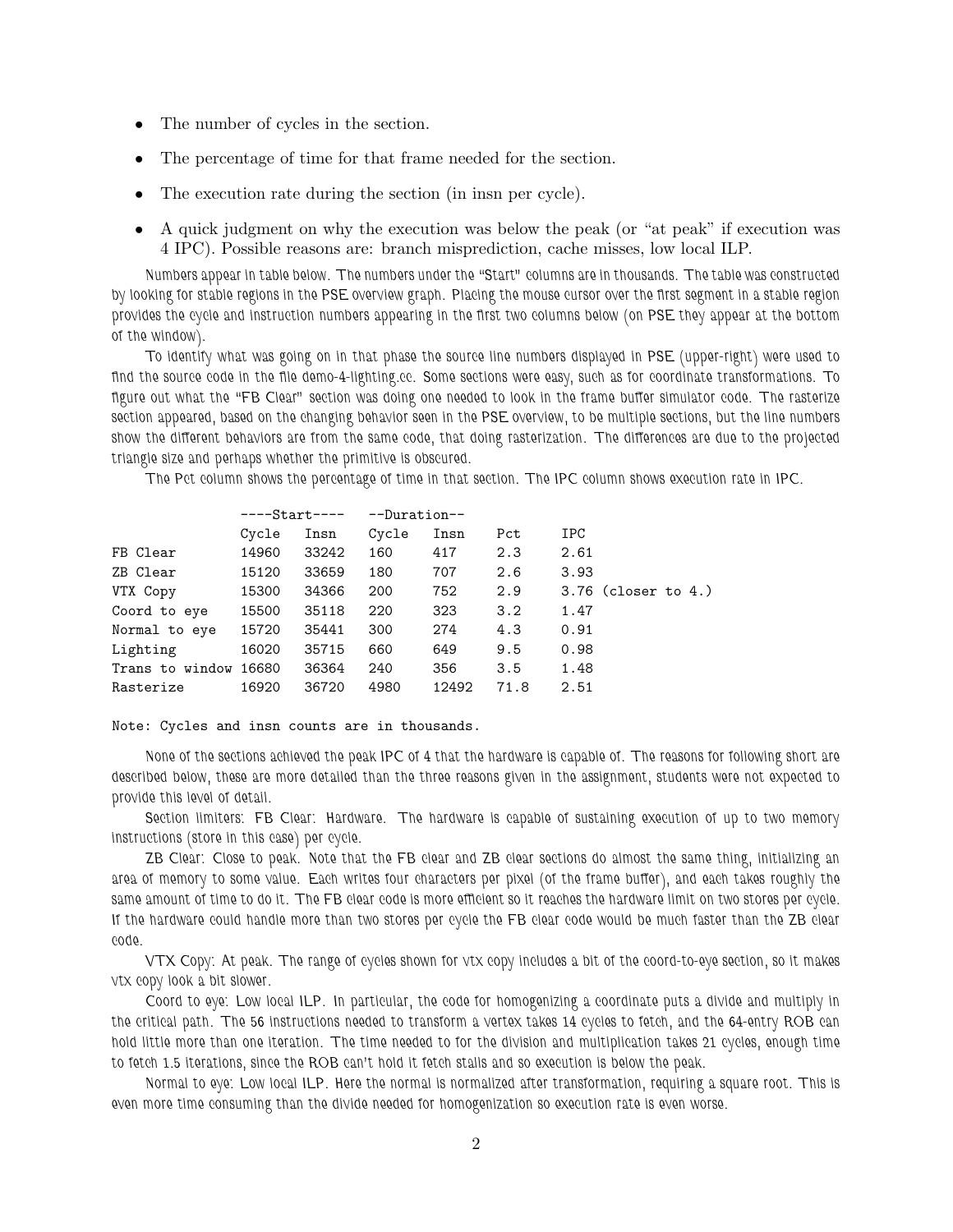*Lighting: Low local ILP. One culprit is the square root needed to determine the distance from the light to the vertex.*

*Trans to window: Low local ILP. Similar to reasons for Coord-to-eye.*

*Rasterize: During the first part of this section ILP is high. Later it drops due to branch misprediction. When ILP is high it is limited to a small extent by local ILP (some madd instructions). Later, when projected primitives are smaller, it suffers from division needed to set up scan lines and by branch misprediction at scan line ends.*

**Problem 3:** Locate the code that transforms normals and coordinates to eye space, and determine the following for each loop (coordinate loop and normal loop):

(*a*) Find the average number of cycles per vertex and the total number of instructions per vertex. (Per vertex means per coordinate for the coordinate loop and per normal for the normal loop.)

*Coordinate transformation: A loop iteration consists of 56 instructions. (This can be found by finding the insn count between occurrences of some instruction, such as the divide instruction that appears once per loop iteration.) To find the average time per vertex measure the time over a large number of vertices. One easy way to do that is to divide the number of instructions by the execution rate (IPC) from the last problem. That gives* 56/1.47 = 38.1 *cycles.*

*Normal transformation: A loop iteration is composed of 46 instructions, so the average time is*  $46/0.91 = 50.5$ *cycles.*

(*b*) Provide the number of instructions in each category below:

- Graphical Computation: Floating-Point (used to operate on coordinate or normal).
- Graphical Data Movement: Load or Store of vertex-related data.
- Overhead: Instructions needed to compute addresses, determine whether at end of list of vertices, and other non-graphical tasks.

*Instructions in the coordinate transform loop are labeled below. An O in the first column is for overhead, a D is for data movement, and a G is for graphical computation. There are 20 for graphical computation, 17 for graphical data movement, and 19 for overhead.*

## // Coordinate transformation

| 0  | sll      | %11,2,%16                              |
|----|----------|----------------------------------------|
| 0  | sub      | %16,%i1,%o3                            |
| 0  | sll      | %03,2,%i0                              |
| 0  | sub      | $%i0,\%i1,\%01$                        |
| 0  | sll      | %01,2,%g3                              |
| 0  | addcc    | %17,%g3,%16                            |
| 0  | be, pn   | %icc,.L77003469                        |
| 0  | add      | %i1,1,%13                              |
| 0  | prefetch | [%16+512],2                            |
| 0  | prefetch | [%16+524],2                            |
| 0  | prefetch | [%16+512],2                            |
| 0  | prefetch | [%16+520],2                            |
| D  | ld       | $[\frac{6}{15} - 2164], \frac{6}{131}$ |
| 0  | st       | %13,[%fp-332]                          |
| D  | ld       | $[\%16+4],\%130$                       |
| D  | ld       | [%g3+%17],%f5                          |
| D  | ld       | .16+8],%f6"                            |
| D. | 1d       | .1%,(16+12);"[                         |
| G  | fmuls    | $%$ f30, $%$ f23, $%$ f1               |
| G  | fmuls    | %f30,%f19,%f2                          |
|    |          |                                        |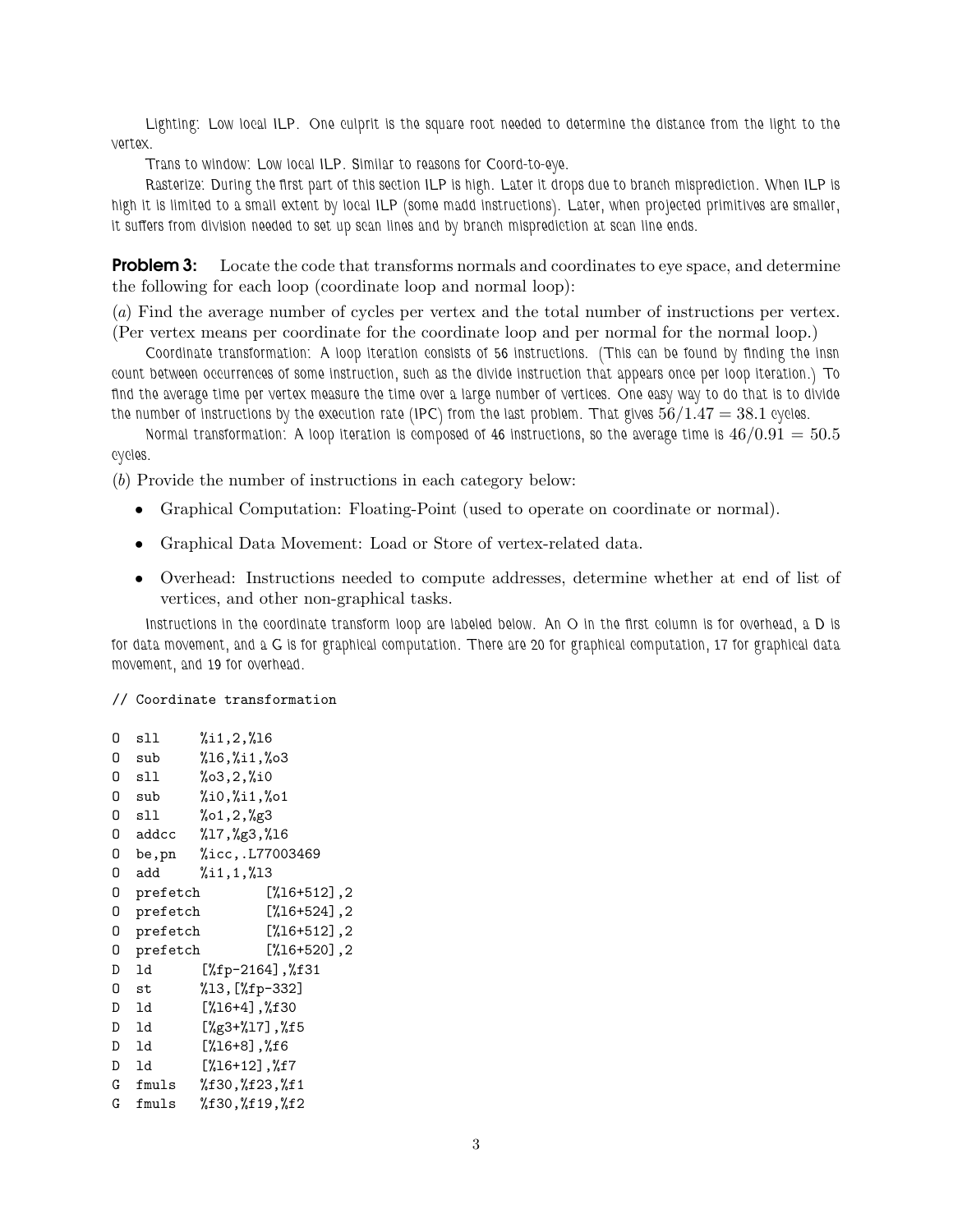| G | fmuls          | %f30,%f20,%f4                  |
|---|----------------|--------------------------------|
| G | fmuls          | %f30,%f21,%f0                  |
| G | fmadds         | %f5,%f31,%f1,%f24              |
| G | fmadds         | %f10,%f5,%f2,%f25              |
| G | fmadds         | %f13,%f5,%f4,%f3               |
| G | fmadds         | %f16,%f5,%f0,%f26              |
| G | fmadds         | %f17,%f6,%f24,%f27             |
| G | fmadds         | %f9,%f6,%f25,%f29              |
| G | fmadds         | %f12,%f6,%f3,%f31              |
| G | fmadds         | %f15,%f6,%f26,%f4              |
| G | fmadds         | %f18,%f7,%f27,%f28             |
| D | st             | %f28, [%g3+%17]                |
| D | ld             | $[\%16], \%f3$                 |
| G | fmadds         | %f8,%f7,%f29,%f30              |
| D | st             | %f30, [%16+12]                 |
| D | ld             | $[\%16+12], \%f1$              |
| G | fmadds         | %f11,%f7,%f31,%f2              |
| G | fmadds         | $%f14$ , $%f7$ , $%f4$ , $%f0$ |
| D | st             | %f0, [%16+4]                   |
| D | st             | %f2, [%16+8]                   |
| D | ld             | $[\%16+4], \%f24$              |
| D | ld             | $[\%16+8]$ , $\%15$            |
| G | fdivs          | %f22,%f1,%f6                   |
| G | fmuls          | %f5,%f6,%f26                   |
| G | fmuls          | %f24,%f6,%f25                  |
| D | st             | %f25, [%16+4]                  |
| D | st             | %f26, [%16+8]                  |
| G | fmuls          | %f3,%f6,%f27                   |
| D | st             | %f27, [%g3+%17]                |
| D | st             | %f22, [%16+12]                 |
| 0 | ld             | [%fp-332], %g3                 |
| 0 | ld             | [%fp-340],%g4                  |
| 0 | ld             | $[\%fp-348], \%17$             |
| 0 | $\texttt{cmp}$ | %g3,%g4                        |
| 0 | bne, a, pt     | %icc,.L900001151               |
| 0 | 1d             | $[\%fp-332], \%i1$             |

*Instructions in the normal transform loop are labeled below. An O in the first column is for overhead, a D is for data movement, and a G is for graphical computation. There are 17 for graphical computation, 13 for graphical data movement, and 16 for overhead.*

## // Normal transformation

| 0 | sub        | $%15,$ $%13,$ $%0$  |  |
|---|------------|---------------------|--|
| 0 | sll        | $%00,2$ , $%12$     |  |
| 0 | sub        | $%12,$ $%13,$ $%14$ |  |
| 0 | sll        | %14,2,%07           |  |
| 0 | addcc      | %17,%07,%04         |  |
| 0 | be, pn     | %icc,.L77003483     |  |
| 0 | add        | %13,1,%05           |  |
| 0 | prefetch   | $[\%$ 04+544], 2    |  |
|   | 0 prefetch | $[\%$ 04+552], 2    |  |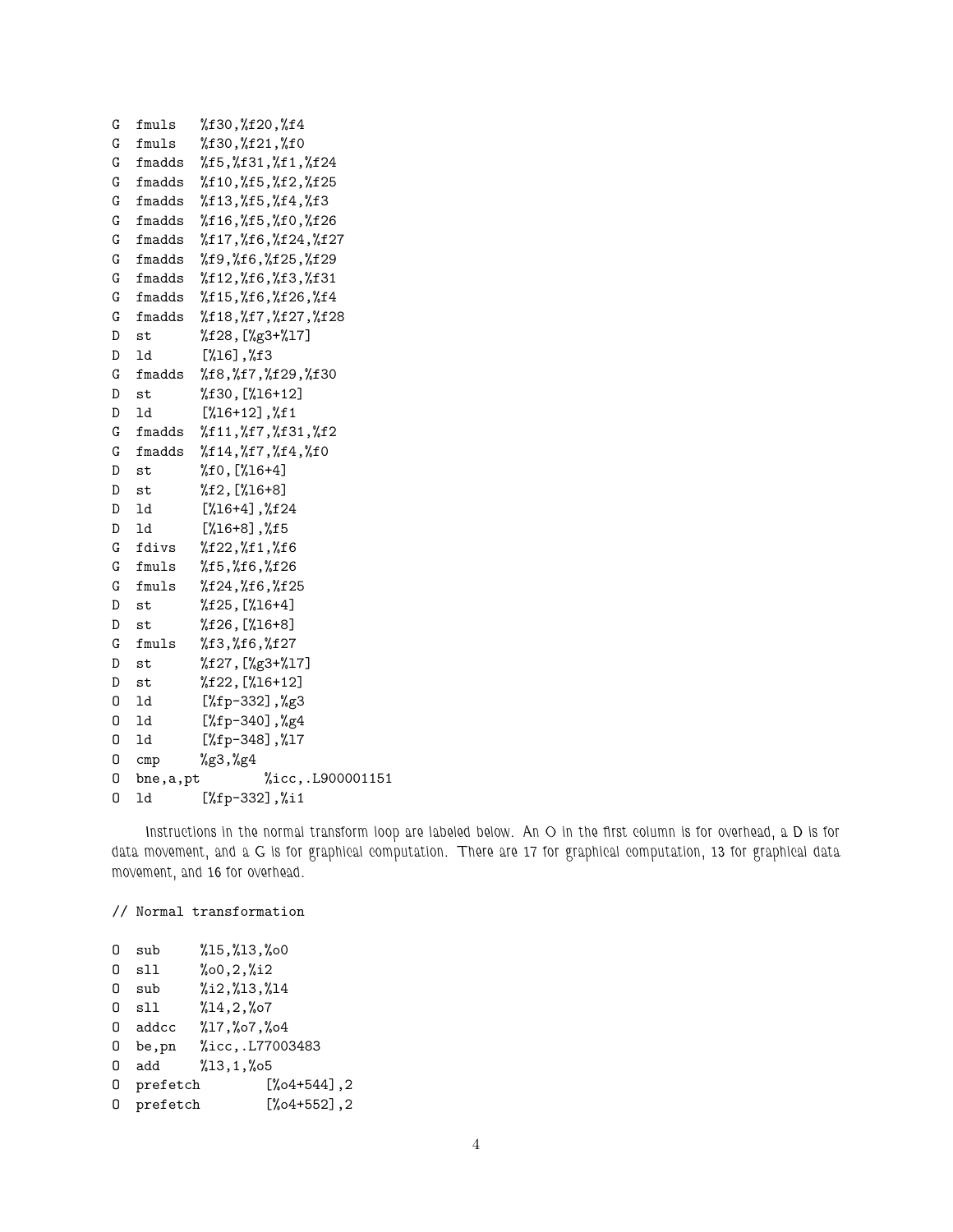| 0 | st            | %05,[%fp-332]                                      |
|---|---------------|----------------------------------------------------|
| D | ld            | $[\%o4+36]$ , $\%f0$                               |
| D | ld            | $[\%o4+32], \%f25$                                 |
| D | ld            | $[\%$ 04+40], $\%$ f4                              |
| D | ld            | [%i3+%lo(___const_seg_900000801)],%f5              |
| G | fmuls         | %f0,%f15,%f1                                       |
| G | fmuls         | %f0,%f14,%f2                                       |
| G | fmuls         | %f0,%f13,%f24                                      |
| G | fmadds        | %f11,%f25,%f1,%f26                                 |
| G | fmadds        | %f7,%f25,%f2,%f27                                  |
| G | fmadds        | %f9,%f25,%f24,%f3                                  |
| G | fmadds        | %f10,%f4,%f26,%f6                                  |
| D | st            | %f6,[%o4+36]                                       |
| D | ld            | $[\%$ 04+36], $\%$ f21                             |
| G | fmadds        | $\frac{152.24}{12.244}$ . 4.127, $\frac{128}{128}$ |
| D | st            | %f28, [%o4+32]                                     |
| D | ld            | $[\%$ 04+32], $\%$ f30                             |
| G | fmadds        | %f8,%f4,%f3,%f29                                   |
| D | st            | %f29, [%o4+40]                                     |
| D | ld            | $[\%o4+40], \%f20$                                 |
| G | fmuls         | %f21,%f21,%f16                                     |
| G | fmadds        | %f30,%f30,%f16,%f17                                |
| G | fmadds        | %f20,%f20,%f17,%f18                                |
| G | fsqrts        | %f18,%f19                                          |
| G | fdivs         | %f5,%f19,%f31                                      |
| G | fmuls         | %f20,%f31,%f23                                     |
| G | fmuls         | %f21,%f31,%f22                                     |
| D | st            | %f22, [%o4+36]                                     |
| D | st            | %f23, [%o4+40]                                     |
| G | fmuls         | %f30,%f31,%f0                                      |
| D | st            | %f0, [%o4+32]                                      |
| 0 | ld            | $[\%fp-332], \%13$                                 |
| 0 | ld            | [%fp-340], %g4                                     |
| 0 | ld            | $[\frac{6}{12} - 348], \frac{17}{17}$              |
| 0 | cmp           | %13,%g4                                            |
| 0 |               | bne, pt %icc, . L900001150                         |
| 0 | sll %13,2,%15 |                                                    |

Problem 4: Continue considering the coordinate and normal transformation code.

(*a*) Find an example of where this code (either the coordinate or normal transformation) can be improved. Show the existing code and show your improved version. *Hint: There is at least one example that does not require in-depth knowledge of how the transformation or vertex list code works.*

*The coordinate transform loop is shown below with eliminated instructions marked with an X, followed by a reason (sometimes a reason is given for a group of adjacent instructions).*

*The first group of instructions can be eliminated by just adding on the size of a pVertex element to compute the address of the next vertex to load. Instead the code multiplies an index by the size of a pVertex, but does so using multiple adds and shifts.*

*The compiler issues four prefetches when one would do.*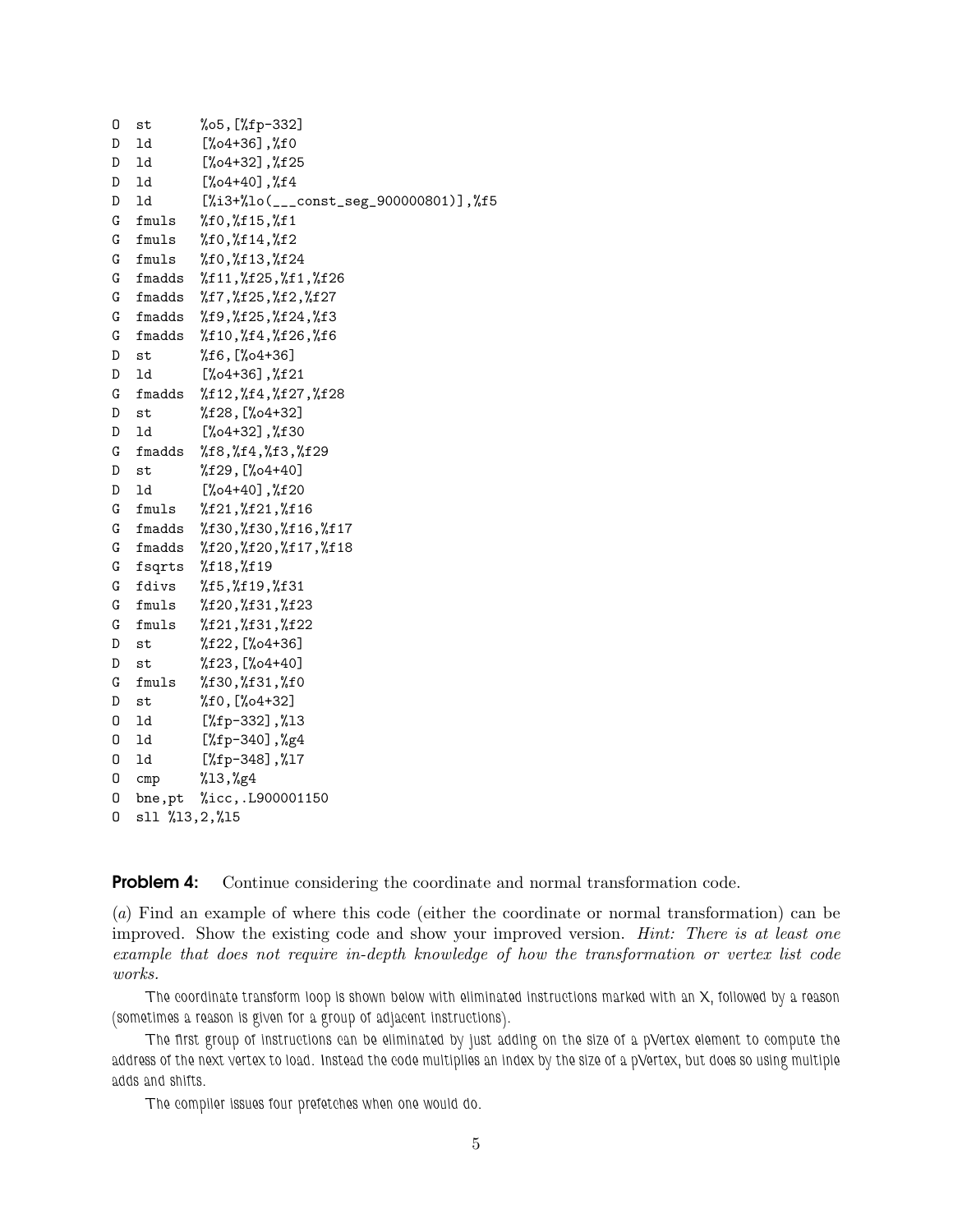*There are many cases where values are unnecessarily loaded and sometimes stored and loaded. (Yes, the optimization flag was used!)*

*The suggestions below would eliminate 19 instructions, bringing the vertex loop instruction count to* 46−19 = 27*. In once case an eliminated store/load pair is on the critical path, look for the CX to the right of the instruction. Since they are on the critical path their elimination saves one cycle per iteration. (If the store and load each took one cycle, their elimination would save two cycles. However the hardware links them, saving a cycle.)*

```
! Coordinate transform code.
```

```
O sll %i1,2,%l6 X Eliminate, these.
O sub %l6,%i1,%o3 X Instead just add size of vertex
O sll %o3,2,%i0 X to vertex pointer and compare to
O sub %i0,%i1,%o1 X pre-computed end address.
O sll %o1,2,%g3 X
O addcc %l7,%g3,%l6
O be,pn %icc,.L77003469
O add %i1,1,%l3
O prefetch [%l6+512],2
O prefetch [%l6+524],2 X Eliminate (one sufficient)
O prefetch [%l6+512],2 X Eliminate
O prefetch [%l6+520],2 X Eliminate
D ld [%fp-2164],%f31
O st %l3,[%fp-332] X Eliminate, sufficent regs.
D ld [%l6+4],%f30
D ld [%g3+%l7],%f5
D ld [%l6+8],%f6
D ld [%l6+12],%f7
G fmuls %f30,%f23,%f1
G fmuls %f30,%f19,%f2
G fmuls %f30,%f20,%f4
G fmuls %f30,%f21,%f0
G fmadds %f5,%f31,%f1,%f24
G fmadds %f10,%f5,%f2,%f25
G fmadds %f13,%f5,%f4,%f3
G fmadds %f16,%f5,%f0,%f26
G fmadds %f17,%f6,%f24,%f27
G fmadds %f9,%f6,%f25,%f29
G fmadds %f12,%f6,%f3,%f31
G fmadds %f15,%f6,%f26,%f4
G fmadds %f18,%f7,%f27,%f28
D st %f28,[%g3+%l7]
D ld [%l6],%f3
G fmadds %f8,%f7,%f29,%f30
D st %f30,[%l6+12] CX Unnecessary reg movement.
D ld [%l6+12],%f1 CX
G fmadds %f11,%f7,%f31,%f2
G fmadds %f14,%f7,%f4,%f0
D st %10, [%16+4] X Unnecessary register movement.
D st \frac{\%f2,\frac{\%16+8}{8}}{x}D ld [%l6+4],%f24 X
```